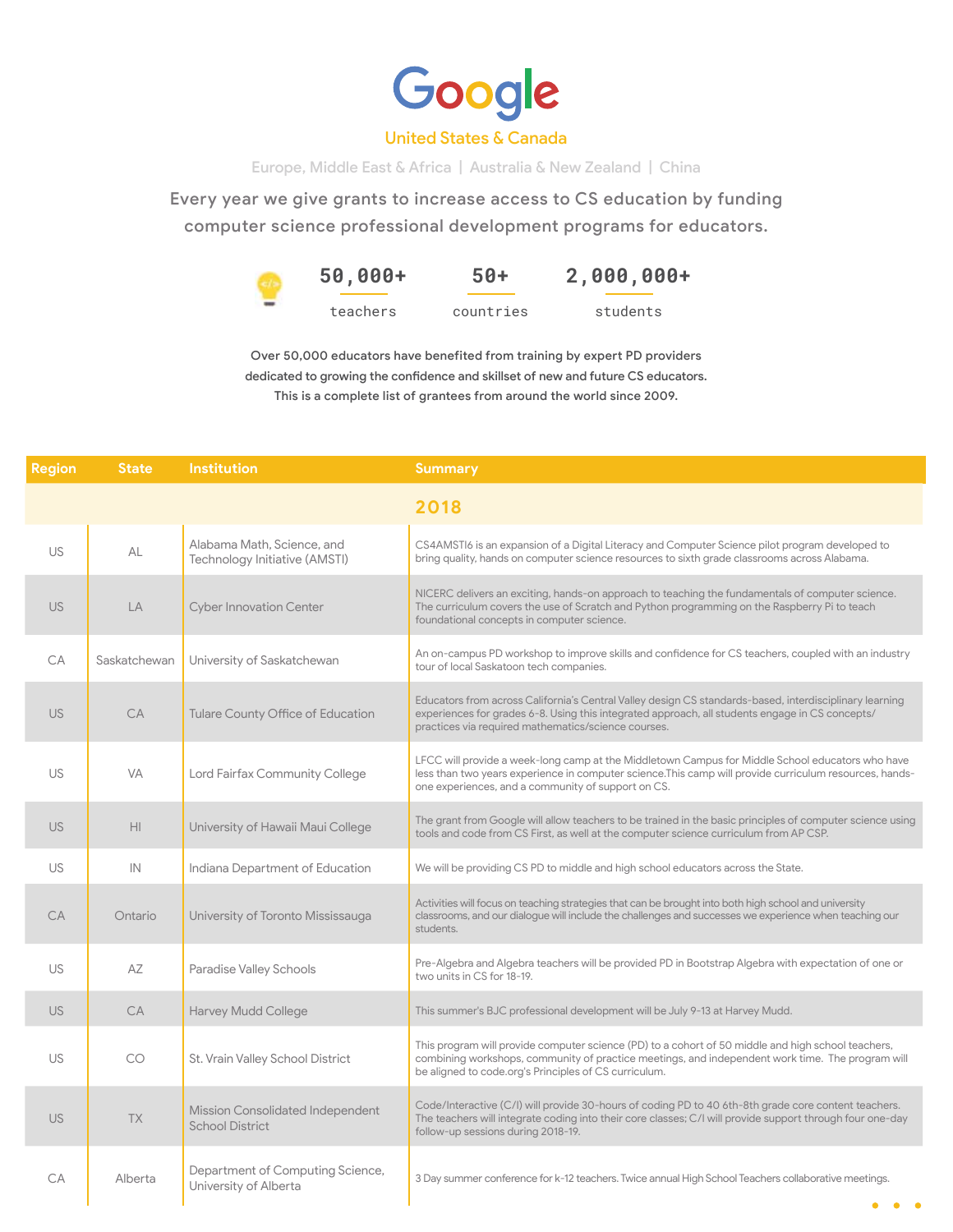| <b>Region</b> | <b>State</b> | <b>Institution</b>                                  | <b>Summary</b>                                                                                                                                                                                                                                                  |
|---------------|--------------|-----------------------------------------------------|-----------------------------------------------------------------------------------------------------------------------------------------------------------------------------------------------------------------------------------------------------------------|
| <b>US</b>     | <b>AR</b>    | Arkansas School for Mathematics.<br>Sciences & Arts | We will provide year-long mentorship and resources to empower 300 Arkansas middle school teachers<br>to learn and teach CS through face-to-face and online meetings with specialists, peers, and community<br>stakeholders.                                     |
| US            | CA           | Oakland Unified School District                     | A collaboration between the OUSD CS department and Mills Teachers Scholars to provide inquiry based<br>professional development for teachers. Using the MTS inquiry process and support, teachers work to<br>find a solutions that will be shared with others.  |
| <b>US</b>     | IL           | Quincy University                                   | "Our PD aims to promote CS education Tri-state(IL-MO-IA) rural region, to assist local schools to build the CS<br>education Pipeline. Collaborating and creating engaging curriculum, mapped to the CSTA CS standards.                                          |
| US            | <b>WA</b>    | Lake Stevens School District                        | The work of this team is to meet science teacher's request to learn more about computer science to<br>help them meet engineering design standards in the Next Generation Science Standards.                                                                     |
| US.           | PA           | Plum Borough School District                        | Week long camp for teachers of all disciplines to learn how to incorporate computational thinking,<br>coding, and STEM into their classrooms.                                                                                                                   |
| US            | <b>MS</b>    | Mississippi State University                        | Using Code.org CS Discoveries, teachers learn about problem-solving, website design, digital<br>citizenship, block-based programming, & microcontrollers. They will experience the success of learning<br>CS & recognize the accessibility for ALL learners.    |
| <b>US</b>     | <b>NY</b>    | Code/Interactive                                    | PD will guide teachers through understanding, planning, and teaching roughly 25-40 instructional hours<br>of Scratch game design, storytelling, and animation projects that introduce programming concepts and<br>practices to students new to programming.     |
| <b>US</b>     | PA           | Pennsylvania State University                       | Week long camp for teachers of all disciplines to learn how to incorporate computational thinking,<br>coding, and STEM into their classrooms.                                                                                                                   |
| <b>US</b>     | <b>NJ</b>    | <b>Kean University</b>                              | Summer PD workshop in Computer Science for middle school teachers. Participating<br>teachers will collaborate during the year as part of a community of practice to infuse CS<br>into their existing curriculum or run a CS activity at their school.           |
| СA            | Québec       | Kids Code Jeunesse                                  | We will engage teachers in creative workshops in which they will see how to intertwine CS with other<br>subjects of the curriculum. We will empower teachers in integrating CS in the classroom to develop skills<br>such as creativity and collaboration.      |
| <b>US</b>     | FL.          | <b>Broward County Public Schools</b>                | This PD will bridge a gap between K-5 foundational CS and application of CS to physical computing<br>with the use of a MicroBit and supplemented with the project-based learning experiences with relevant<br>themes in the Google CS-First curriculum.         |
| CA            | Alberta      | Queen Elizabeth High School                         | Combining strengths of teachers and volunteer professional developers, this Professional Development<br>begins with a project idea and progresses through implementation and conference presentation.                                                           |
| <b>US</b>     | <b>NM</b>    | <b>New Mexico State University</b>                  | CompThink! will focus on 8-12 grade English, Creative Writing, Language, Visual, Media, and Theater Arts<br>classes. We will provide opportunities for non-CS teachers to learn about CT/CS concepts and bring<br>those concepts into their classrooms.         |
| US.           | Puerto Rico  | University of Puerto Rico Mayaguez                  | The UPRM Department of Computer Science will offers high school educators in western Puerto Rico<br>training to start teaching College Board CSP courses at their high schools in the very near future.                                                         |
| <b>US</b>     | <b>SC</b>    | Carolina Institute of Technology                    | Jump Into CS @ CIT with this 5-day, hands-on training that will give you a foundational understanding of<br>intro CS concepts that map to the 6-8 SC CS State Standards and the SC Exploring CS course.                                                         |
| US            | МA           | University of Massachusetts Lowell                  | If you are middle school teacher, this workshop and community is for you. In CS Connections, you will<br>learn a several technologies, collaborate with your peers, and integrate computer science into your<br>subject-area teaching practice.                 |
| <b>US</b>     | <b>TN</b>    | CodeCrew                                            | Our PD will prepare certified high school teachers to take the CS Praxis exam. They will use this<br>knowledge to incorporate computer science education in their schools. Our CSTA chapter will work to<br>impact CS educational policy at the state level.    |
| US            | <b>WV</b>    | West Virginia University Institute of<br>Technology | "This PD will train 50 math teachers to a course "Computer Science & Mathematics." West Virginia<br>Department of Education considers this elective course as a stepping stone toward offering a<br>mandatory CS course at every high school of West Virginia.  |
| <b>US</b>     | <b>CA</b>    | San Jose State University (SJSU)                    | Expands an established program in underserved schools focused on computing across curricula,<br>developed by San Jose State University and implemented through The Tech Academies (Tech Museum<br>of Innovation), a ten-year partnership with school districts. |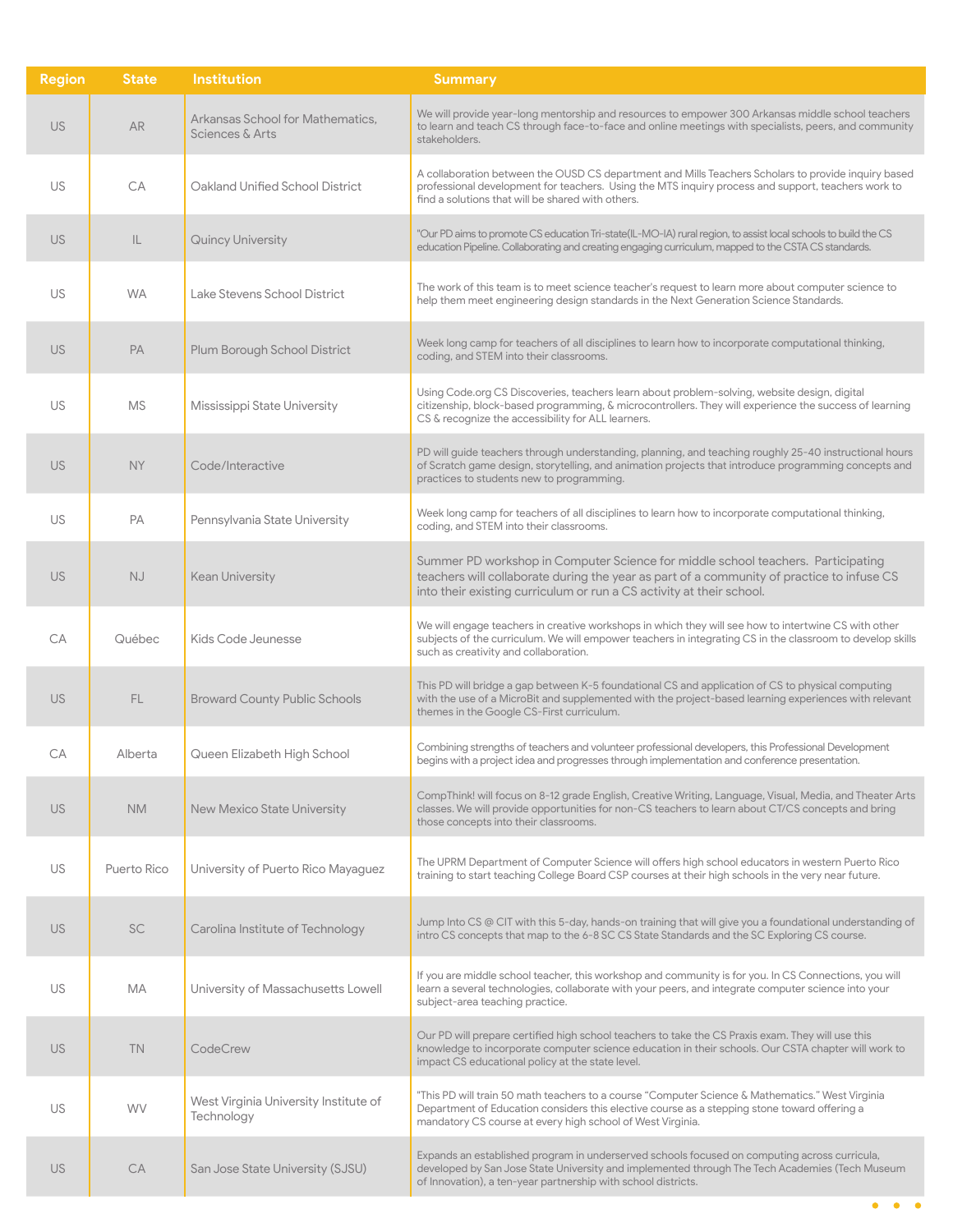| <b>Region</b> | <b>State</b> | <b>Institution</b>                            | <b>Summary</b>                                                                                                                                                                                                                                                   |
|---------------|--------------|-----------------------------------------------|------------------------------------------------------------------------------------------------------------------------------------------------------------------------------------------------------------------------------------------------------------------|
| US            | <b>TX</b>    | University of Texas at El Paso                | The Sol y Agua project is working towards reaching the middle school and high school students in the<br>Paso Del Norte region, to get the students familiar with the concepts of computational thinking and<br>other STEM areas at an early age.                 |
| <b>US</b>     | <b>WV</b>    | Bridgevalley Community & Technical<br>College | We aim to offer a PD workshop for about 48 middle school teachers of Raleigh County, WV to learn<br>fundamental Computer Science knowledge and skills to create and apply computer programs to aid<br>their teaching in math and science classes.                |
| US            | CA           | Merced College                                | Merced College is offering a PD experience for the neighboring HS CS teachers that focuses upon<br>teaching CS concepts using robots, Arduinos, and drones to assist in the hands-on, project based<br>learning techniques that work the best in a CS classroom. |
| <b>US</b>     | <b>ND</b>    | North Dakota State University                 | We are creating a new Graduate Certificate program in Computer Science Education. We specifically<br>seek support to conduct a summer workshop designed for pre-service and in-service high school<br>teachers wanting to teach CS in their schools.             |
| US            | IL           | Chicago CSTA / UIC                            | Teachers sharing best-practices with each other, exploring common interests in an un-conference<br>setting.                                                                                                                                                      |
| <b>US</b>     | <b>NE</b>    | University of Nebraska-Lincoln                | This CSforNebraska Google CS Educators PD program prepares teachers on effective instruction in K-12<br>CS education and facilitates a community of practice to support learning, exploration, and sharing of<br>resources and knowledge among teachers.         |

|           |           |                                                     | 2017                                                                                                                                                                                                                                                                                                                                                                                                                       |
|-----------|-----------|-----------------------------------------------------|----------------------------------------------------------------------------------------------------------------------------------------------------------------------------------------------------------------------------------------------------------------------------------------------------------------------------------------------------------------------------------------------------------------------------|
| <b>US</b> | <b>AR</b> | Arkansas School for Mathematics.<br>Sciences & Arts | ASMSA CS4HS offers educators an opportunity to learn CS before they teach CS through an online<br>course leveraging asynchronous learning modules, ongoing peer mentorship, and<br>face-to-face workshops for select participants.                                                                                                                                                                                         |
| US        | <b>NY</b> | <b>Buffalo State College</b>                        | The PD workshop centers around two sets of curriculum: Exploring Computer Science for the new<br>teachers and Computer Science Principles for the returning teachers.                                                                                                                                                                                                                                                      |
| <b>US</b> | <b>MN</b> | Code Savvy                                          | The MN Coding in the Classroom Leadership Cohort consists of K-12 educators who meet monthly to<br>learn, develop & share curricular resources that integrate CS into the classroom. Cohort members also<br>create, deliver & share CS professional development.                                                                                                                                                           |
| US        | <b>NY</b> | Code/Interactive                                    | Teacher development of formative and summative assessment evaluations and strategies for<br>introductory and culturally-relevant CS curricula (Grades 9-12).                                                                                                                                                                                                                                                               |
| <b>US</b> | <b>GA</b> | Georgia Tech Foundation                             | Learn to teach the CSP programming unit with EarSketch, a free online learning environment and<br>curriculum that engages diverse populations of students in computer science through music.                                                                                                                                                                                                                               |
| US        | CA        | Harvey Mudd College                                 | AP CSP PD for pre-service teachers completing CS teaching certification, with a focus on culturally-<br>relevant pedagogy and CS educator communities (Grades 9-12).                                                                                                                                                                                                                                                       |
| <b>US</b> | DC.       | <b>Howard University</b>                            | Our PD includes a week-long summer workshop, followed by quarterly meetings during each school<br>year. Participants form professional-development learning teams, to provide additional support while<br>implementing the ECS curriculum.                                                                                                                                                                                 |
| <b>US</b> | IA        | Iowa City Community School District                 | We offer a 4-day summer workshop and 2 fall follow up sessions for middle school teachers to integrate<br>CS in math and science. Activity contexts include unplugged, Python, JavaScript, and Arduino.                                                                                                                                                                                                                    |
| <b>US</b> | CA        | Krause Center for Innovation, Foothill<br>College   | Learn to code and implement coding and computer science lessons successfully in your<br>classroom. No prior coding experience needed. Provide hands-on learning using lessons<br>that have worked in real classrooms. Course designed for teachers by teachers.                                                                                                                                                            |
| <b>US</b> | <b>OR</b> | Lane Education Service District                     | A 3-day of PD by the Oregon Computer Science Teacher Association, 2 week workshop by higher<br>education faculty on teaching computer science concepts to high school students, participation in an<br>online cohort, and 1-day orientation and 1-day wrap-up.                                                                                                                                                             |
| <b>US</b> | <b>ME</b> | Maine Math and Science Alliance                     | Focusing on the CS Framework and Seven Big Ideas, the Maine Math and Science Alliance will employ a<br>blended approach of in-person training sessions in 3 rural regions, online learning and video sessions.<br>The program will focus its efforts on engaging teachers in problem solving around real topics, such a<br>increasing the participation of girls in CS and addressing the barriers faced by rural schools. |
| US        | CA        | Merced College                                      | Merced College CS Department has been creating pathways with the Merced Union High School<br>District. Professor Kanemoto will lead the PD with the 10 current HS CS teachers and create CS<br>curriculum together enabling HS students to pass the CS AP Exam.                                                                                                                                                            |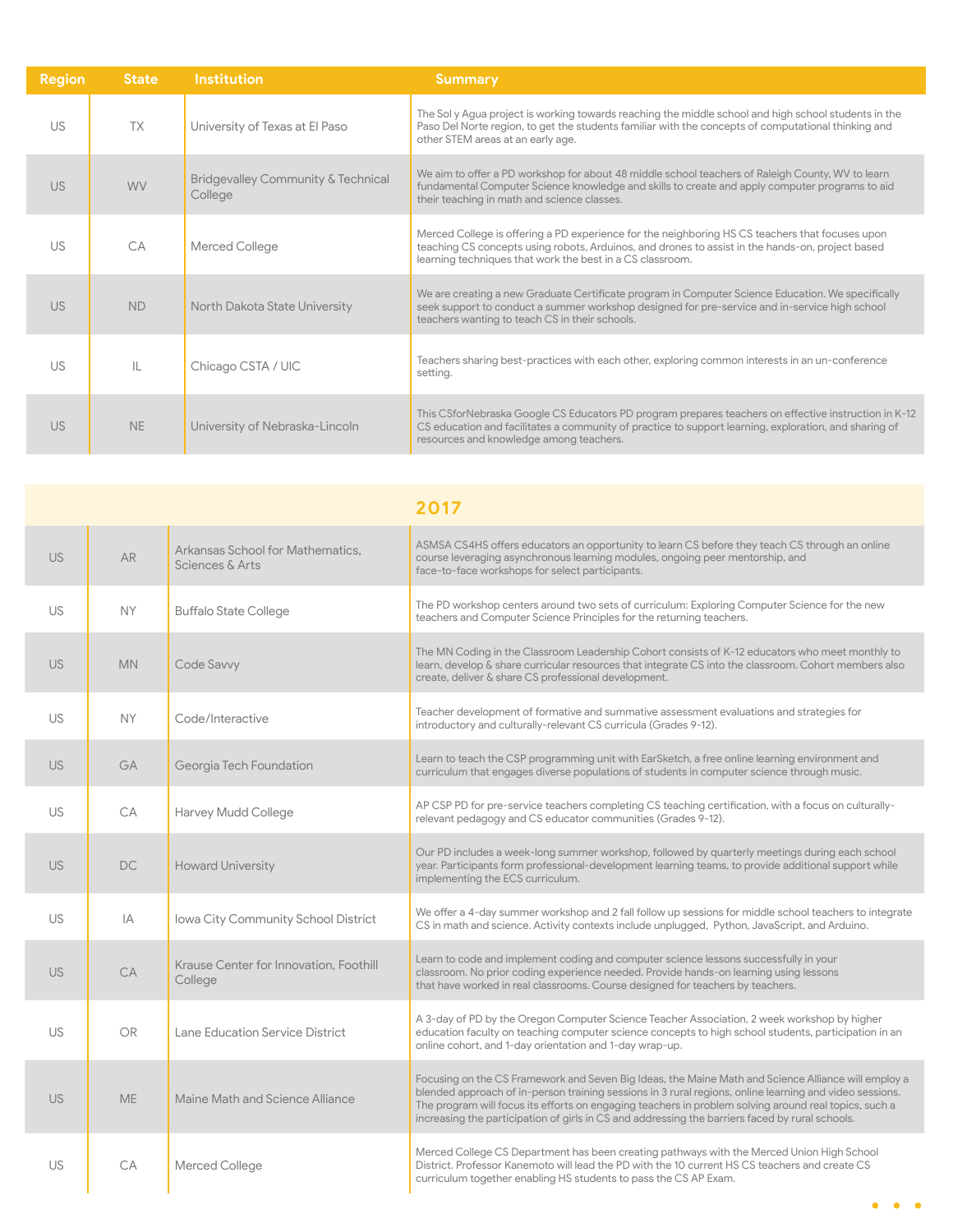| <b>Region</b> | <b>State</b>    | <b>Institution</b>                                                     | <b>Summary</b>                                                                                                                                                                                                                                                                                                                                                                                                                                                                                    |
|---------------|-----------------|------------------------------------------------------------------------|---------------------------------------------------------------------------------------------------------------------------------------------------------------------------------------------------------------------------------------------------------------------------------------------------------------------------------------------------------------------------------------------------------------------------------------------------------------------------------------------------|
| <b>US</b>     | MI              | Michigan Technological University                                      | During a 3-day intensive summer workshop, Michigan Technological University will produce sessions for<br>teachers and administrators on computational thinking, the impact of diversity in computer and creative<br>programming activities. Teachers will participate in lectures, hands-on lab activities, discussions and the<br>approach extends outside the sessions; MTU will cover<br>team-based learning through pair programming and Process-Oriented Guided Inquiry<br>Learning (POGIL). |
| US            | GA              | Morehouse College                                                      | Scale CS PD to increase teacher reach and impact through partnership with PD providers and<br>undergraduate support of CS teachers in the classroom (Grades 9-12).                                                                                                                                                                                                                                                                                                                                |
| <b>US</b>     | <b>NM</b>       | New Mexico State University Foundation,<br>Inc.                        | The PD will focus on 6 Big Ideas of CS Principles in the development of modules mapped to common<br>core standards. We'll engage non-CS teachers to develop computational thinking (CT) skills by creating<br>course modules that embed principles of CT.                                                                                                                                                                                                                                         |
| US            | <b>MO</b>       | Northwest Missouri State University                                    | For teachers with no prior experience, we offer a gentle intro to the 7 Big Ideas of CS; coding; and web,<br>mobile & IoT development. The event features summer workshops, Google Hangouts, school visits, and<br>wraps up with our Computingpalooza Tech Day.                                                                                                                                                                                                                                   |
| <b>US</b>     | <b>NJ</b>       | <b>Princeton University</b>                                            | Advanced content knowledge PD for CS teachers and non-co-located COPs (Grades 9-12).                                                                                                                                                                                                                                                                                                                                                                                                              |
| US            | IL              | Quincy University                                                      | We will briefly review the concepts/knowledge, then focus on systematically cover CS<br>concepts further/deeper, such as utilize creativity, data and information, computational<br>thinking, algorithm discover and explore, introduction to programming.                                                                                                                                                                                                                                        |
| <b>US</b>     | <b>CA</b>       | <b>Riverside Unified School District</b>                               | Unique opportunity to receive a supplementary authorization to teach CS in a blended and accelerated<br>learning environment provided in partnership with the University of California, Riverside.                                                                                                                                                                                                                                                                                                |
| US            | NJ.             | <b>Rutgers University</b>                                              | We will look at the new CSTA $5 - 8$ CS Standards and will UNPLUG teachers having them experience CS<br>without computers before we introduce Scratch, Makey-Makeys, Finch, and Arduinos! We will learn CS<br>with Bootstrap and CS concepts with Music and Art!                                                                                                                                                                                                                                  |
| <b>US</b>     | <b>WY</b>       | Sweetwater Board of Cooperative<br><b>Educational Services (BOCES)</b> | The Wyoming CS4HS will include CS PD opportunities with STEM, Geographical Information Systems<br>(GIS) and Computational Thinking workshops. Promote CS: "Do You Want To Think Like A Computer<br>Scientist" events will be held at Wyoming schools.                                                                                                                                                                                                                                             |
| US            | OH              | The Ohio State University                                              | Structured, ongoing engagement for middle school pre-service teachers integrating CS into their<br>teaching (Grades 4-9).                                                                                                                                                                                                                                                                                                                                                                         |
| <b>US</b>     | FL.             | The School Board of Broward County,<br>Florida                         | This professional development opportunity will provide teachers with the content and<br>pedagogy knowledge through an online course and in-person community of practice in<br>preparation for the Florida educator certification in K-12 Computer Science.                                                                                                                                                                                                                                        |
| US            | R               | The University of Rhode Island                                         | Building on two previous years of their program, URI's model will focus on pedagogy and<br>classroom management that fosters effective, inclusive, teaching, using an online teaching system and<br>in-person lectures. The participants, from 36 school districts in Rhode Island,<br>will ultimately learn to teach AP CSP.                                                                                                                                                                     |
| <b>US</b>     | <b>TX</b>       | The University of Texas at El Paso                                     | Culturally-relevant and interdisciplinary CS/CT content for middle school educators (Grades 4-9).                                                                                                                                                                                                                                                                                                                                                                                                 |
| US            | NY.             | University at Albany                                                   | This project offers PD to high school teachers in the NY Capital District area. It starts with a 3-day<br>summer workshop with ongoing professional development in teaching computational thinking and<br>computer science over the school year of 2017-2018.                                                                                                                                                                                                                                     |
| CA            | Alberta         | University of Alberta, Department of<br><b>Computer Science</b>        | Training sessions and collaborative planning sessions will be held throughout the year. We will kick off<br>with a summer academy targeting teachers from grades 4-12.                                                                                                                                                                                                                                                                                                                            |
| US            | FL.             | University of South Florida - Sarasota                                 | (1) A 5-day, face-to-face 40-hour workshop (2) Four community meetups; (3) Virtual Community of<br>Practice (VCoP) - to expand participants' understanding of computer science, pedagogical tools, and<br>assessment.                                                                                                                                                                                                                                                                             |
| <b>US</b>     | H <sub>II</sub> | University of Hawaii Maui College                                      | Professional development and training for high school teachers from all over the state of Hawaii to learn<br>Computer Science Principles (CSP) and prepare students for computing careers!                                                                                                                                                                                                                                                                                                        |
| US            | <b>MD</b>       | University of Maryland, Baltimore County                               | Teachers learn how to incorporate active, inquiry-based learning with an overarching theme of data: the<br>nature and variety of data; algorithmic methods for processing and managing data; and how data can be<br>analyzed, visualized, and interpreted.                                                                                                                                                                                                                                        |
| <b>US</b>     | МA              | University of Massachusetts Amherst                                    | PD for high school teachers offering Mobile CSP in 2017-18, including 4-week summer hybrid workshop<br>and year-round PLC. Led by the CAITE at UMass Amherst in partnership with Mobile CSP at Trinity<br>College (supported by the NSF).                                                                                                                                                                                                                                                         |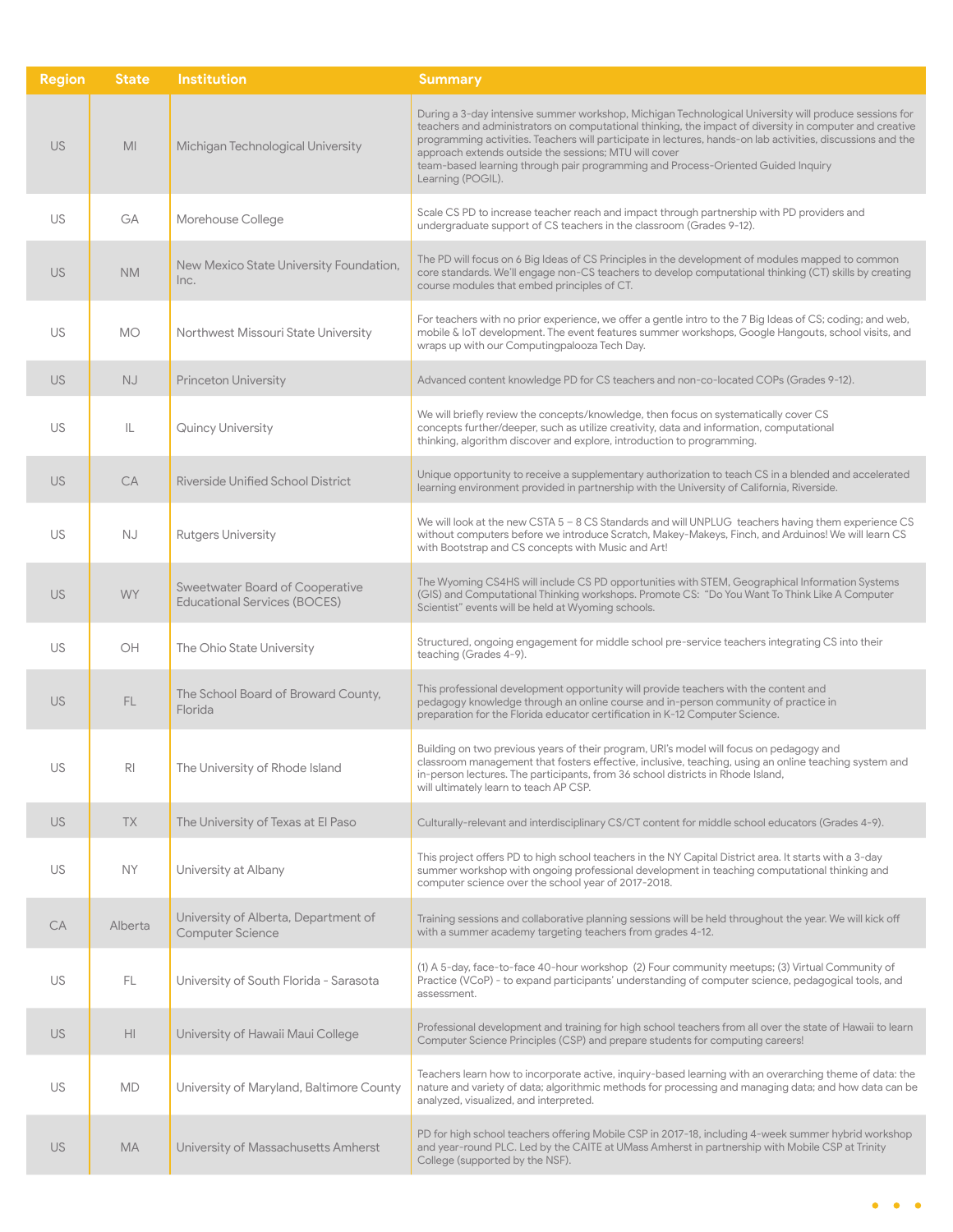| <b>Region</b> | <b>State</b> | <b>Institution</b>                                  | <b>Institution</b><br><b>Region</b><br>State,<br><b>Summary</b>                                                                                                                                                                                                 |  |  |  |  |
|---------------|--------------|-----------------------------------------------------|-----------------------------------------------------------------------------------------------------------------------------------------------------------------------------------------------------------------------------------------------------------------|--|--|--|--|
| US            | <b>NE</b>    | University of Nebraska at Kearney                   | The CS Principles on the Prairie Phase 2 program at the University of Nebraska at Kearney consists of<br>face-to-face workshops and online coursework and resources to help rural K-12 teachers incorporate<br>computer science ideas into their curriculum.    |  |  |  |  |
| US.           | <b>NE</b>    | University of Nebraska Omaha                        | At four sites throughout rural Nebraska, we will provide an in-person day of computing education and<br>activities, particularly introducing Computational Thinking (CT) Bins, activities designed for students to<br>independently learn CT.                   |  |  |  |  |
| CA            | Saskatchewan | University of Saskatchewan                          | One-day onsite workshop to bring together Saskatchewan CS teachers from across<br>the province                                                                                                                                                                  |  |  |  |  |
| C.A           | Ontario      | University of Toronto Mississauga                   | The High School Teacher Workshop at UTM is an event which brings together UTM faculty, UofT<br>post-doc, U of T graduate students, and Mississauga high school teachers for a day of workshops and<br>discussions related to high school teaching.              |  |  |  |  |
| US            | WI           | University of Wisconsin - La Crosse                 | 6 Days of workshops throughout the 2017-18 academic year focusing on CS content and CS pedagogy<br>applicable to ECS and AP CSP                                                                                                                                 |  |  |  |  |
| <b>US</b>     | <b>WV</b>    | West Virginia University Institute of<br>Technology | West Virginia CS4HS workshop is in "hybrid format" with three phases. Phase 1 constitutes face-to-face<br>workshops. Phase 2 is an online workshop on fundamentals of Computer Science. Phase 3 is year-round<br>online and onsite support to the participants. |  |  |  |  |

| <b>Region</b> | <b>State</b> | <b>Institution</b>                                            | <b>Region</b> | <b>State</b>           | <b>Institution</b>                               |
|---------------|--------------|---------------------------------------------------------------|---------------|------------------------|--------------------------------------------------|
|               |              |                                                               | 2016          |                        |                                                  |
| <b>US</b>     | AL           | University of Alabama                                         | <b>US</b>     | $\mathbb{N}\mathbb{J}$ | Princeton University                             |
| <b>CA</b>     | Alberta      | University of Alberta                                         | <b>US</b>     | <b>NJ</b>              | <b>Rutgers University</b>                        |
| US            | СA           | University of California Irvine                               | US            | NJ.                    | Kean University                                  |
| <b>US</b>     | CA           | University of San Francisco                                   | US.           | <b>NM</b>              | New Mexico State University Foundation, Inc.     |
| <b>US</b>     | CA           | University of California Berkeley                             | US            | <b>NY</b>              | John Jay College of Criminal Justice             |
| <b>US</b>     | <b>CA</b>    | California Polytechnic State University - San Luis<br>Obispo  | <b>US</b>     | NY.                    | <b>Buffalo State College</b>                     |
| <b>US</b>     | CA           | Harvey Mudd College                                           | <b>US</b>     | <b>NY</b>              | Code/Interactive                                 |
| <b>US</b>     | GA           | Georgia Institute of Technology                               | <b>US</b>     | <b>NY</b>              | Rensselaer Polytechnic Institute                 |
| <b>US</b>     | ID           | <b>Boise State University</b>                                 | CA            | Ontario                | University of Toronto Mississauga                |
| <b>US</b>     | L            | Quincy University                                             | <b>US</b>     | PA                     | Villanova University                             |
| <b>US</b>     | IL.          | University of Illinois at Chicago                             | US            | R <sub>l</sub>         | University of Rhode Island                       |
|               |              | University of Massachusetts Amherst on behalf of              | <b>US</b>     | <b>SC</b>              | The Citadel                                      |
| <b>US</b>     | <b>MA</b>    | Commonwealth Alliance for Information Technology<br>Education | <b>US</b>     | TX                     | The University of Texas at Austin                |
| <b>US</b>     | MI           | Michigan Technological University                             | <b>US</b>     | <b>VA</b>              | Virginia Commonwealth University                 |
| <b>US</b>     | <b>MO</b>    | University of Missouri, College of Education                  | <b>US</b>     | WI                     | University of Wisconsin - La Crosse              |
| <b>US</b>     | <b>NE</b>    | University of Nebraska at Kearney                             | US.           | <b>WI</b>              | Marquette University                             |
| <b>US</b>     | NE           | University of Nebraska at Omaha                               | <b>US</b>     | <b>WV</b>              | West Virginia University Institute of Technology |
| <b>US</b>     | <b>NH</b>    | University of New Hampshire                                   | US.           | <b>WY</b>              | Western Wyoming Community College                |
| <b>US</b>     | <b>NJ</b>    | Fairleigh Dickinson University                                |               |                        |                                                  |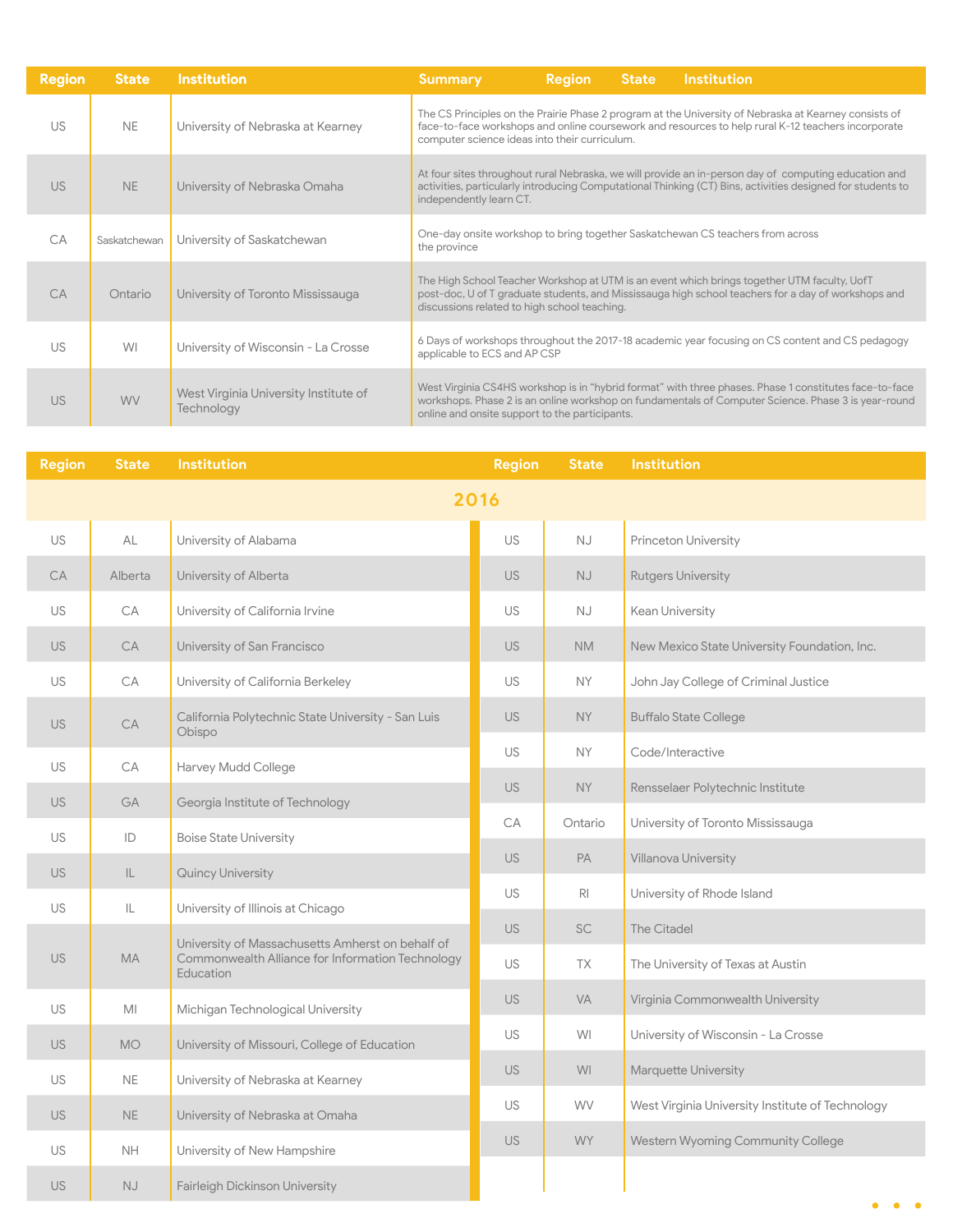| <b>Region</b> | <b>State</b>      | Institution                                          | <b>Region</b> | <b>State</b>           | <b>Institution</b>                                                  |
|---------------|-------------------|------------------------------------------------------|---------------|------------------------|---------------------------------------------------------------------|
|               |                   |                                                      | 2015          |                        |                                                                     |
| US            | AL                | University of Alabama                                | <b>US</b>     | NH                     | University of New Hampshire                                         |
| <b>US</b>     | CA                | Alameda County Office of Education                   | US            | $\mathbb{N}\mathbb{J}$ | <b>Rutgers University</b>                                           |
| US            | CA                | University of San Francisco                          | <b>US</b>     | <b>NM</b>              | Santa Fe Institute                                                  |
| <b>US</b>     | $\mathop{\rm CO}$ | University of Colorado Foundation                    | US            | <b>NY</b>              | <b>Buffalo State College</b>                                        |
| US            | GA                | Columbus State University                            | <b>US</b>     | <b>NY</b>              | Code/Interactive                                                    |
| <b>US</b>     | GA                | <b>CSTA Georgia</b>                                  | СA            | Ontario                | University of Toronto Mississauga                                   |
| US            | IA                | University of Northern lowa                          | <b>US</b>     | PA                     | The POGIL Project                                                   |
| <b>US</b>     | ID                | <b>Boise State University</b>                        | US            | $\mathsf{R}\mathsf{I}$ | University of Rhode Island                                          |
| US            | IN                | Indiana University - Purdue University Indianapolis  | CA            | Saskatchewan           | University of Saskatchewan                                          |
| <b>US</b>     | <b>MA</b>         | <b>CSTA Greater Boston</b>                           | US            | TX                     | The University of Texas at Austin                                   |
| US            | MI                | Michigan Technological University                    | <b>US</b>     | <b>WA</b>              | Columbia Basin College                                              |
| <b>US</b>     | <b>MN</b>         | College of St. Scholastica                           | US            | WI                     | Marquette University                                                |
| US            | <b>MO</b>         | University of Missouri, College of Education         |               |                        |                                                                     |
|               |                   |                                                      | 2014          |                        |                                                                     |
| US            | AL                | University of Alabama                                | <b>US</b>     | $\mathbb{N}\mathbb{J}$ | <b>Kean University</b>                                              |
| <b>CA</b>     | Alberta           | University of Alberta                                | US            | <b>NM</b>              | Santa Fe Institute                                                  |
| US            | CA                | University of California Berkeley                    | <b>US</b>     | <b>WA</b>              | University of Washington                                            |
| US            | CA                | University of California Los Angeles                 | US            | WV                     | West Virginia University Institute of Technology                    |
| US            | CO                | University of Colorado, Boulder                      | <b>LATAM</b>  | San Juan               | University of Puerto Rico Río Piedras Campus (UPR-<br>RP)           |
| <b>US</b>     | IA.               | University of Northern Iowa                          |               | <b>Buenos</b>          |                                                                     |
| US            | <b>MN</b>         | College of St. Scholastica                           | LATAM         | Aires                  | Universidad Nacional de Córdoba                                     |
| <b>US</b>     | <b>MO</b>         | Northwest Missouri State University                  | LATAM         | <b>Buenos</b><br>Aires | University of Buenos Aires                                          |
| US            | NJ                | Rowan University                                     |               |                        |                                                                     |
|               |                   |                                                      | 2013          |                        |                                                                     |
| US            | <b>NY</b>         | Adelphi University                                   | <b>US</b>     | <b>NY</b>              | <b>Buffalo State College</b>                                        |
| <b>US</b>     | $\rm NC$          | Appalachian State University                         | US            | NY.                    | College Board                                                       |
| US            | AZ                | ASU Foundation on behalf of Arizona State University | <b>US</b>     | <b>MN</b>              | College of St. Scholastica (online)                                 |
| US            | <b>MN</b>         | <b>Bethel University</b>                             | US            | <b>NY</b>              | College of Staten City University of New York                       |
| US            | ID                | <b>Boise State University</b>                        | US            | CO                     | Colorado State University-Global Campus Non-CS<br>teachers (online) |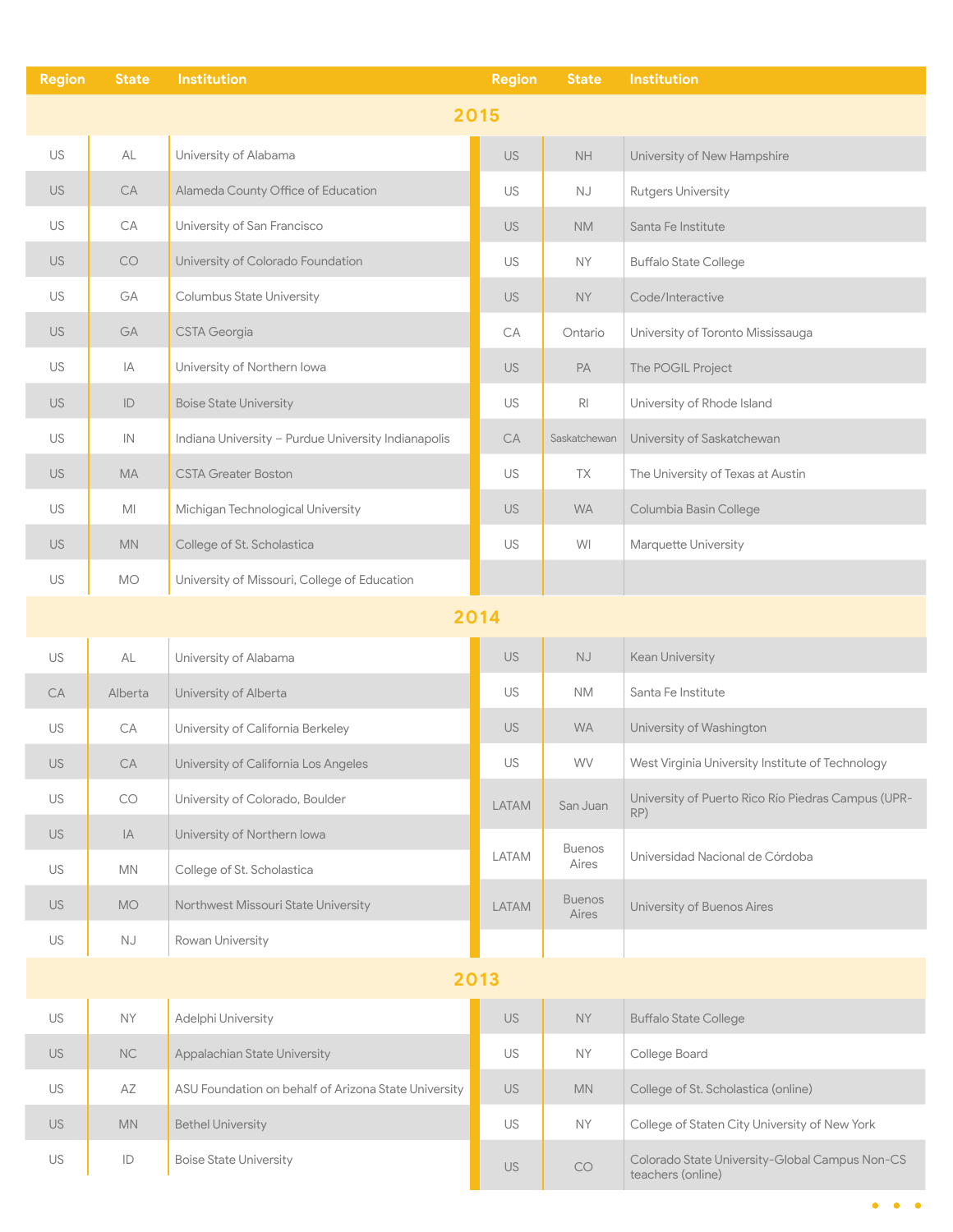| <b>Region</b> | <b>State</b>           | <b>Institution</b>                                           | <b>Region</b> | <b>State</b>     | <b>Institution</b>                               |
|---------------|------------------------|--------------------------------------------------------------|---------------|------------------|--------------------------------------------------|
| US            | FL                     | Florida International University                             | US            | CO               | University of Colorado at Boulder                |
| <b>US</b>     | $\mathsf{DC}$          | Georgetown University                                        | <b>US</b>     | $\mathsf{IL}$    | University of Illinois- Urbana                   |
| US            | MA                     | Harvard University (online)                                  | US            | KY               | University of Kentucky                           |
| <b>US</b>     | CA                     | Harvey Mudd                                                  | <b>US</b>     | <b>MD</b>        | University of Maryland, Baltimore County         |
| US            | IA                     | Iowa Western Community College                               | US            | МA               | University of Massachusetts Lowell               |
| <b>US</b>     | VA                     | James Madison University                                     | <b>US</b>     | MI               | University of Michigan                           |
| US            | NJ                     | Kean University                                              | US            | <b>MO</b>        | University of Missouri- Kansas City              |
| <b>US</b>     | WI                     | Marquette University                                         | <b>US</b>     | <b>NE</b>        | University of Nebraska at Omaha                  |
| US            | <b>NY</b>              | New Visions for Public Schools                               | CA            | New<br>Brunswick | University of New Brunswick                      |
| <b>US</b>     | ${\sf CA}$             | Crafton Hills College                                        | <b>US</b>     | <b>NC</b>        | University of North Carolina Wilmington (UNCW)   |
| US            | $\rm NC$               | Duke University                                              | US            | IA               | University of Northern lowa                      |
| <b>US</b>     | NJ                     | <b>Fairfield University</b>                                  | <b>US</b>     | ${\sf CA}$       | University of Southern California                |
| US            | FL                     | Florida Institute of Technology                              | US            | <b>WA</b>        | University of Washington                         |
| <b>US</b>     | KY                     | Northern Kentucky University                                 | ${\sf CA}$    | Ontario          | University of Windsor                            |
| US            | <b>NM</b>              | Northern New Mexico College                                  | US            | GA               | Valdosta State University                        |
| <b>US</b>     | $MO$                   | Northwest Missouri State University                          | <b>US</b>     | <b>VA</b>        | Virginia State University                        |
| US            | TX                     | Northwest Vista College - Alamo Colleges                     | US            | VA               | Virginia Tech                                    |
| <b>US</b>     | <b>OK</b>              | Oklahoma State University Institute of Technology<br>(OSUIT) | <b>US</b>     | <b>VA</b>        | Virginia Western Community College               |
| US            | <b>NJ</b>              | Rowan University (online)                                    | US            | NC               | Wake Forest                                      |
| US            | $\mathbb{N}\mathbb{J}$ | Rutgers, The State of NJ                                     | US            | UT               | <b>Weber State University</b>                    |
| US            | <b>NM</b>              | Santa Fe Institute                                           | US            | WV               | West Virginia University Institute of Technology |
| <b>US</b>     | <b>MO</b>              | Southwest Baptist University                                 | US            | M <sub>l</sub>   | Western Michigan University                      |
| US            | <b>NY</b>              | <b>St Francis College</b>                                    |               |                  |                                                  |
| <b>US</b>     | CA                     | <b>Stanford University</b>                                   |               |                  |                                                  |
| US            | CA                     | UC Berkeley                                                  |               |                  |                                                  |
| US            | CA                     | UCLA                                                         |               |                  |                                                  |
| US            | AL                     | University of Alabama                                        |               |                  |                                                  |
| CA            | Alberta                | University of Alberta                                        |               |                  |                                                  |
| CA            | Alberta                | University of Calgary                                        |               |                  |                                                  |
| US            | MO                     | University of Central Missouri                               |               |                  |                                                  |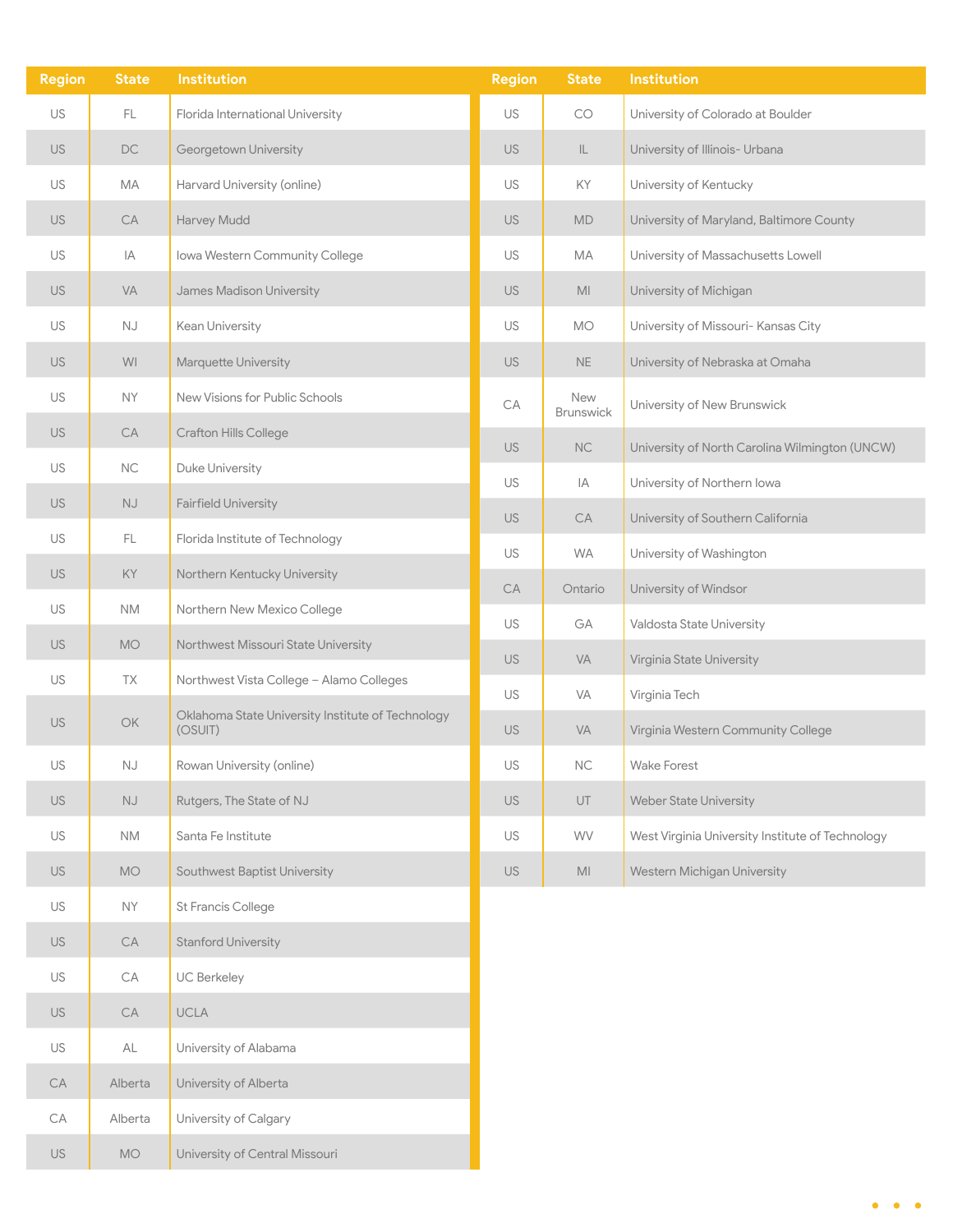| <b>Region</b> | <b>State</b>                   | Institution                                               | <b>Region</b> | <b>State</b>                      | <b>Institution</b>                        |
|---------------|--------------------------------|-----------------------------------------------------------|---------------|-----------------------------------|-------------------------------------------|
|               |                                | 2012                                                      |               |                                   |                                           |
| CA            | Alberta                        | University of Calgary                                     | <b>US</b>     | $\mathsf{OR}$                     | <b>Oregon State University</b>            |
| CA            | <b>New</b><br><b>Brunswick</b> | University of New Brunswick                               | US            | <b>NY</b>                         | Rensselaer Polytechnic Institute          |
| CA            | Saskatchewan                   | University of Regina                                      | US.           | <b>NY</b>                         | Rochester Institute of Technology         |
| CA            | Saskatchewan                   | University of Saskatchewan                                | US            | $\mathbb{N}\mathbb{J}$            | Rowan University                          |
| СA            | Ontario                        | University of Windsor                                     | <b>US</b>     | $\mathbb{N}\mathbb{J}$            | <b>Rutgers University</b>                 |
| CA            | Alberta                        | University of Alberta                                     | US            | <b>NM</b>                         | Santa Fe Institute                        |
| СA            | Ontario                        | University of Toronto                                     | US.           | <b>MO</b>                         | Southwest Baptist University              |
| US.           | NY                             | Adelphi University                                        | US            | CA                                | <b>Stanford University</b>                |
| US            | $\rm NC$                       | Appalachian State University                              | <b>US</b>     | <b>SC</b>                         | Trident Technical College (SC)            |
| <b>US</b>     | $\mathsf{ID}$                  | <b>Boise State University</b>                             | <b>US</b>     | AL                                | University of Alabama                     |
| US            | <b>NY</b>                      | Buffalo State College/Research Foundation for SUNY        | <b>US</b>     | CA                                | University of California Berkeley         |
| US.           | ${\sf CA}$                     | Cal State Monterey                                        | US            | CA                                | University of California Los Angeles      |
| US            | CA                             | California Polytechnic State University - San Luis Obispo | <b>US</b>     | AR                                | University of Central Arkansas            |
| US.           | PA                             | Carnegie Mellon University                                | US            | <b>MO</b>                         | University of Central Missouri            |
| US            | <b>MN</b>                      | College of St. Scholastica                                | US.           | CO                                | University of Colorado - Boulder          |
| US.           | CO                             | Colorado School of Mines                                  | US            | $\mathsf{IL}$                     | University of Illinois (Urbana-Champaign) |
| US            | CA                             | Crafton Hills College                                     | US.           | $\ensuremath{\mathsf{IL}}\xspace$ | University of Illinois Chicago            |
| US            | $\rm NC$                       | Duke University                                           | US            | KS                                | University of Kansas                      |
| US            | $\mathbb{N}\mathbb{J}$         | <b>Fairfield University</b>                               | US            | MD                                | University of Maryland Baltimore County   |
| US.           | FL.                            | Florida Institute of Technology                           | <b>US</b>     | MA                                | University of Massachusetts Lowell        |
| <b>US</b>     | CA                             | Harvey Mudd College                                       | <b>US</b>     | M <sub>l</sub>                    | University of Michigan                    |
| <b>US</b>     | $\mathbb{N}\mathbb{J}$         | Kean University (NJ)                                      | <b>US</b>     | $\mathsf{NE}\xspace$              | University of Nebraska at Omaha           |
| US            | PA                             | Lehigh Carbon Community College                           | US            | $ \mathbb{A} $                    | University of Northern lowa               |
| <b>US</b>     | WI                             | Marquette University                                      | <b>US</b>     | PA                                | University of Pennsylvania                |
| US            | МA                             | Massachusetts Institute of Technology                     | US            | TX                                | University of Texas at Austin             |
| <b>US</b>     | $\mathsf{IL}$                  | McKendree                                                 | US            | WA                                | University of Washington                  |
| US            | <b>NM</b>                      | Northern New Mexico College                               | <b>US</b>     | GA                                | Valdosta State University                 |
| <b>US</b>     | <b>MO</b>                      | Northwest Missouri State University                       | US            | VA                                | Virginia Tech                             |
| US            | OK                             | Oklahoma State University Institute of Technology         | <b>US</b>     | NC                                | <b>Wake Forest University</b>             |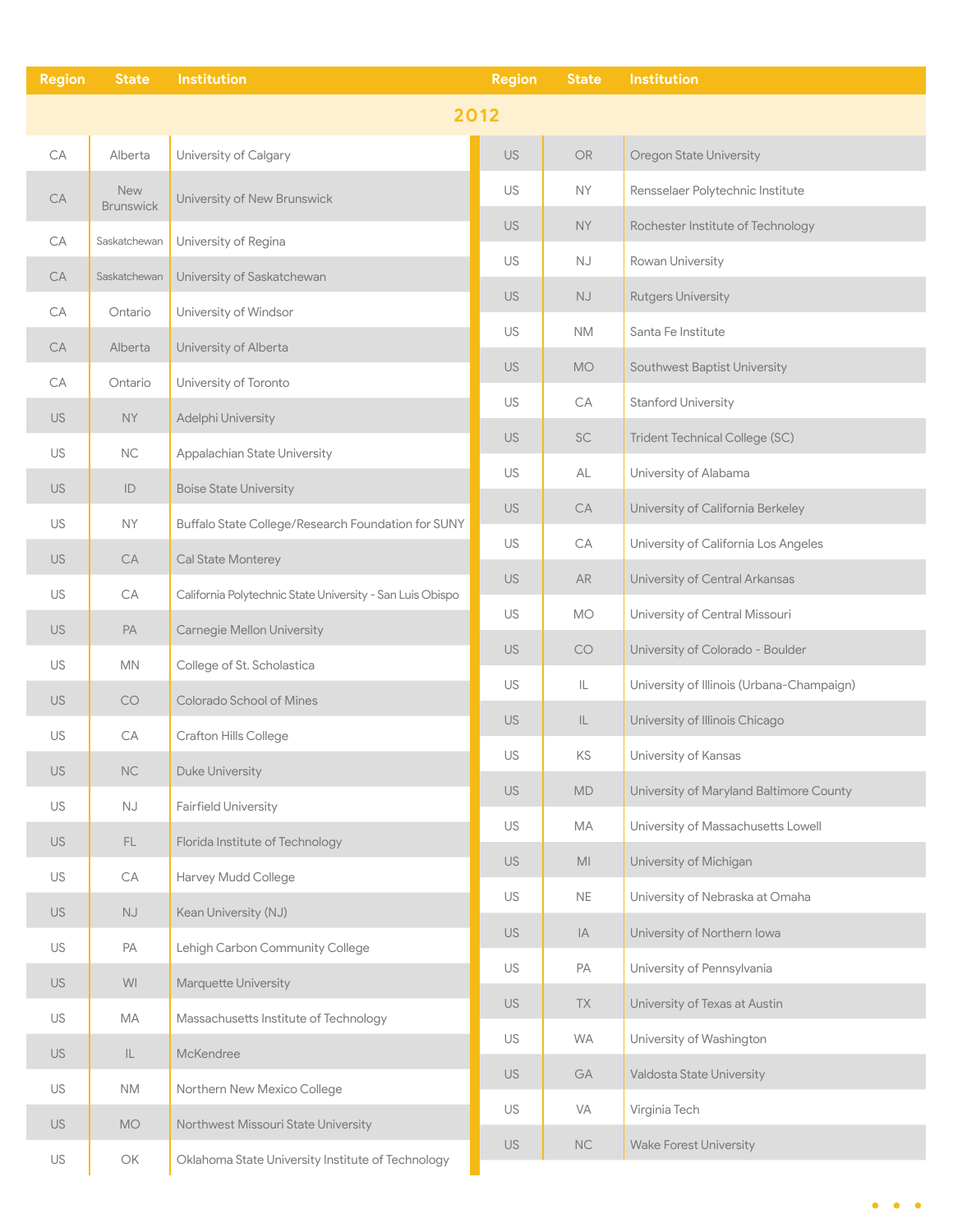| <b>Region</b> | <b>State</b>      | <b>Institution</b>                                        | <b>Region</b> | <b>State</b>           | <b>Institution</b>                                |
|---------------|-------------------|-----------------------------------------------------------|---------------|------------------------|---------------------------------------------------|
|               |                   |                                                           | 2011          |                        |                                                   |
| <b>US</b>     | AL                | University of Alabama                                     | <b>US</b>     | <b>MO</b>              | Northwest Missouri State University               |
| <b>US</b>     | AR                | University of Central Arkansas                            | US            | <b>MO</b>              | University of Central Missouri                    |
| US            | CA                | University of California Berkeley                         | <b>US</b>     | NC                     | Appalachian State University                      |
| <b>US</b>     | CA                | <b>Stanford University</b>                                | US            | <b>NJ</b>              | Rowan University                                  |
| US            | CA                | California Polytechnic State University - San Luis Obispo | US            | $\mathbb{N}\mathbb{J}$ | Kean University                                   |
| <b>US</b>     | CA                | Harvey Mudd College                                       | US            | <b>NM</b>              | Santa Fe Institute                                |
| US            | CA                | University of California Los Angeles                      | <b>US</b>     | <b>NY</b>              | Rochester Institute of Technology                 |
| <b>US</b>     | CO                | University of Colorado, Boulder                           | US            | OK                     | Oklahoma State University Institute of Technology |
| US            | IA                | University of Northern lowa                               | <b>US</b>     | <b>OR</b>              | <b>Oregon State University</b>                    |
| <b>US</b>     | ID                | <b>Boise State University</b>                             | US            | PA                     | Carnegie Mellon University                        |
| US            | IL                | University of Illinois, Urbana-Champaign                  | <b>US</b>     | PA                     | Lehigh Carbon Community College                   |
| <b>US</b>     | IL.               | McKendree University                                      | US            | PA                     | University of Pennsylvania                        |
| US            | IL                | University of Illinois at Chicago                         | <b>US</b>     | SC                     | <b>Trident Technical College</b>                  |
| <b>US</b>     | $\mathsf{IL}$     | <b>Purdue University</b>                                  | US            | TX                     | The University of Texas at Austin                 |
| US            | МA                | University of Massachusetts Lowell                        | US.           | <b>VA</b>              | Virginia State University                         |
| <b>US</b>     | MA                | Massachusetts Institute of Technology                     | US            | VA                     | Virginia Tech                                     |
| US            | MD                | University of Maryland, Baltimore County                  | <b>US</b>     | <b>WA</b>              | University of Washington                          |
| <b>US</b>     | MI                | University of Michigan                                    | US            | SC                     | College of Charleston                             |
| US            | MN                | College of St. Scholastica                                | US            | R <sub>l</sub>         | <b>Brown University</b>                           |
|               |                   |                                                           | 2010          |                        |                                                   |
| US            | CA                | University of California Berkeley                         | US            | NY                     | Rochester Institute of Technology                 |
| US.           | CA                | University of California Los Angeles                      | US.           | OK                     | Oklahoma State University Institute of Technology |
| US            | $\mathop{\rm CO}$ | University of Colorado, Boulder                           | US            | OR                     | Oregon State University (via TechStart)           |
| US            | IA                | University of Northern lowa                               | <b>US</b>     | PA                     | Carnegie Mellon University                        |
| US            | IL                | University of Illinois, Urbana-Champaign                  | US            | PA                     | University of Pennsylvania                        |
| <b>US</b>     | IL                | University of Illinois at Chicago                         | <b>US</b>     | <b>SC</b>              | <b>Trident Technical College</b>                  |
| US            | МA                | Massachusetts Institute of Technology                     | US            | TX                     | The University of Texas at Austin                 |
| <b>US</b>     | <b>MD</b>         | University of Maryland, Baltimore County                  | US.           | <b>WA</b>              | University of Washington                          |
| US            | MI                | University of Michigan                                    | US            | SC                     | College of Charleston                             |
| <b>US</b>     | NC                | Appalachian State University                              | US            | <b>NJ</b>              | Stevens Institute of Technology                   |